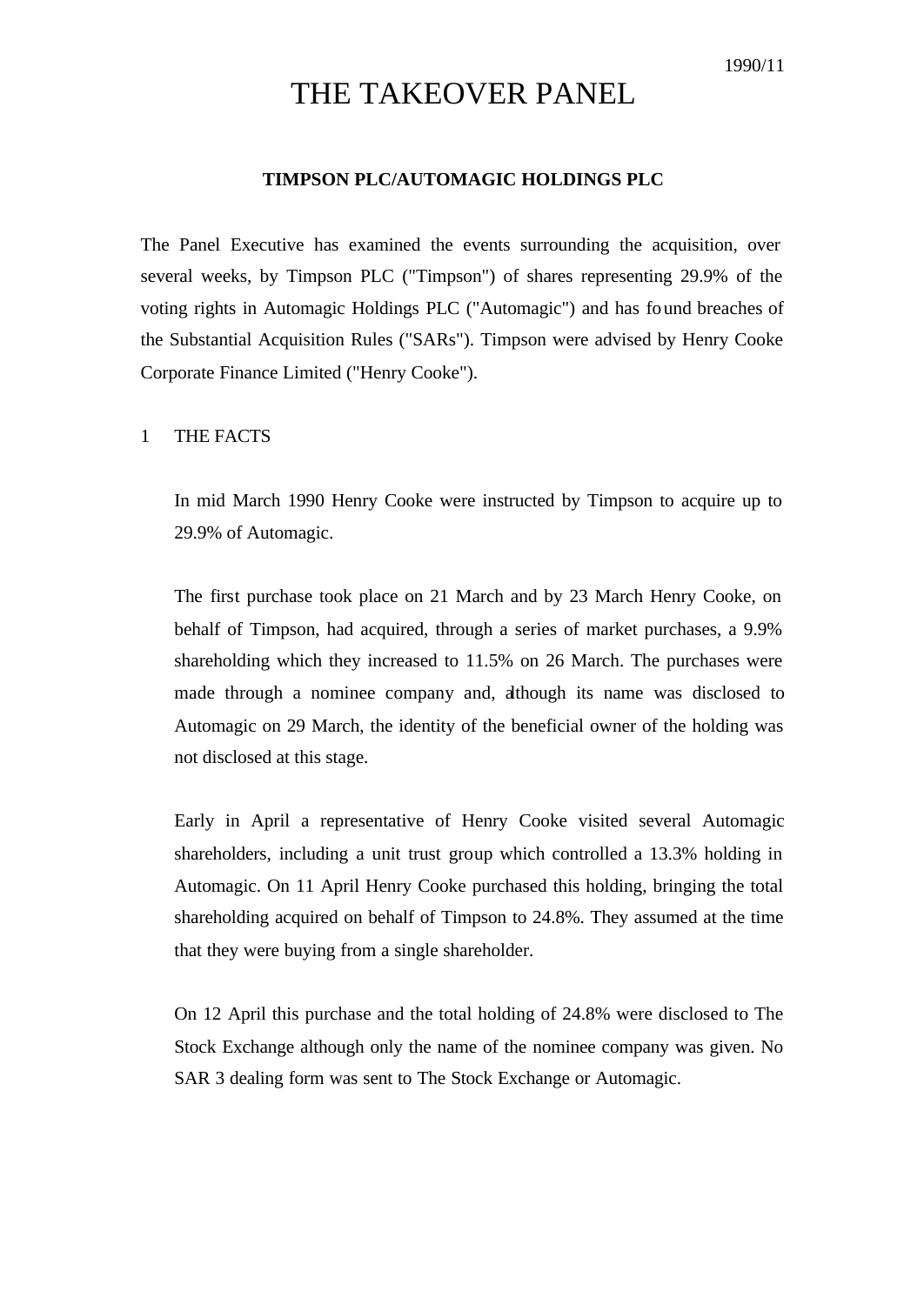On 17 April Henry Cooke completed an SAR 3 form and sent it to Automagic although not to The Stock Exchange. They did however on that date send an announcement to The Stock Exchange referring to their earlier notification of the 24.8% holding and disclosing the beneficial owner to be Timpson.

On 19 April Henry Cooke, after previously selling 0.5%, purchased a further 5.6% bringing Timpson's total shareholding to 29.9%.

On 20 April an SAR 3 form was completed giving full disclosure of this purchase, but, as with the earlier SAR 3 form, it was only sent to Automagic and not to The Stock Exchange. An announcement was however sent to The Stock Exchange on that day giving full disclosure of this latest purchase and the fact that the beneficial holder of the resultant 29.9% holding was Timpson.

### 2 THE SUBSTANTIAL ACQUISITION RULES

SAR 1 provides as follows:

"Except as permitted by Rule 2, a person may not, in any period of 7 days, acquire shares carrying voting rights in a company, or rights over such shares, representing 10% or more of the voting rights if such acquisition, when aggregated with any shares or rights over shares which he already holds, would carry 15% or more, but less than 30%, of the voting rights of that company."

SAR 2 provides certain exceptions to the restrictions in SAR 1. In particular it states that they do not apply to an acquisition if it is made from a single shareholder and if it is the only acquisition within any period of seven days.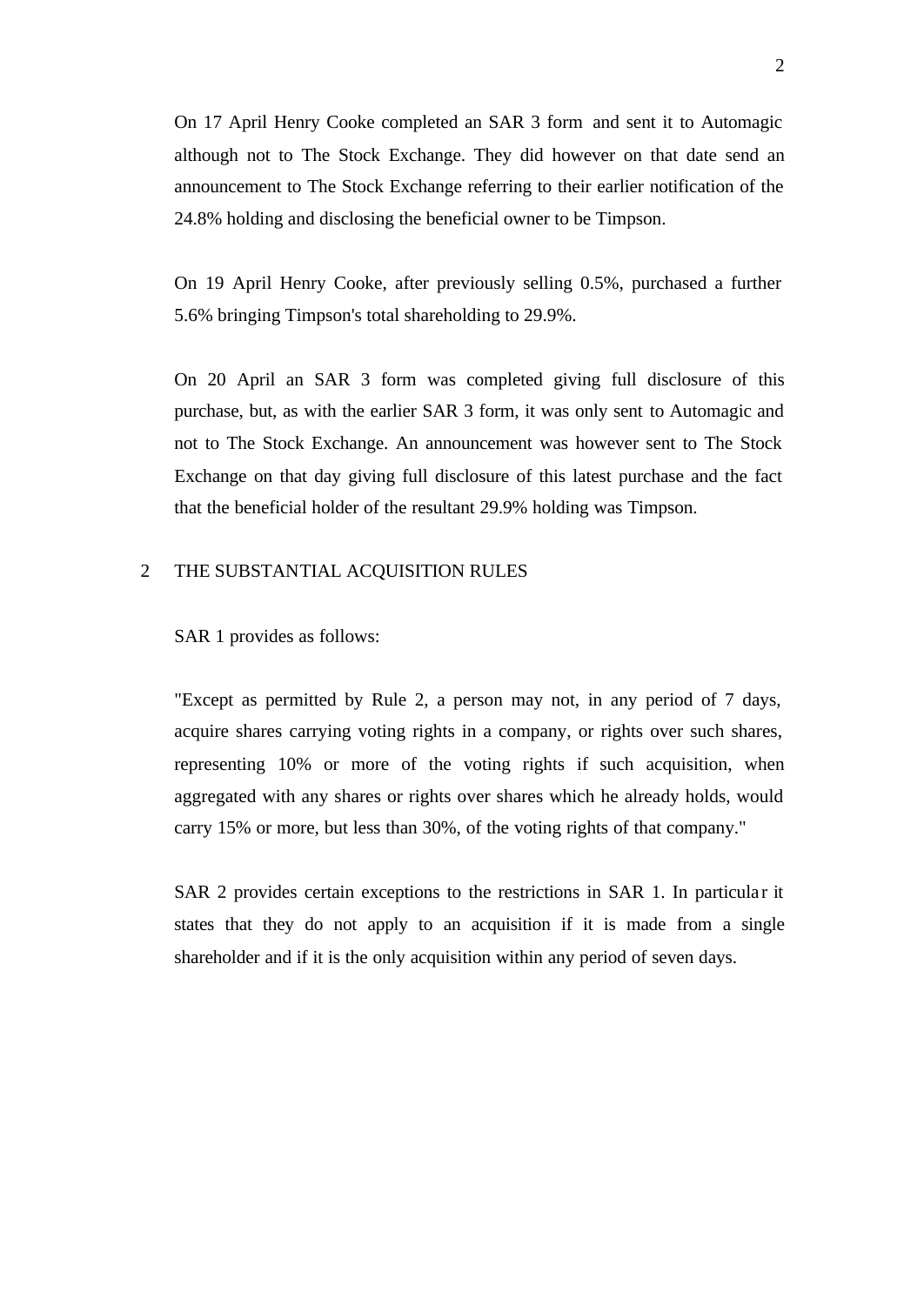SAR 3 provides, inter alia, that a person must notify the company and The Stock Exchange, not later than 12 noon on the following business day, of an acquisition of shares if as a result of the acquisition he comes to hold, with any shares already held, shares representing 15% or more of the voting rights in a company.

The purpose of the SARs is two-fold. First, they are intended to enable small shareholders to participate in any premium which may be payable in connection with the establishment or consolidation of a substantial holding in a listed company. Secondly, they are designed to give the management of the company, whose shares are being acquired, time to consider the position in the interests of shareholders and to take any appropriate action before a large shareholder has established or consolidated its position.

The effect of the Rules in the circumstances of this case was that Timpson would only have been entitled to purchase the 13.3% holding on 11 April had it been a purchase from a single shareholder. Otherwise Timpson could only have bought less than 10% on that date. The purchase was in fact from two unit trusts within the group and the single shareholder exception allowed under SAR 2 was therefore inapplicable. Henry Cooke said that the first time they realised that the purchase was from two unit trusts was on 23 April. The Executive rejected Henry Cooke's argument that, because the two unit trusts were under the same management and were registered in the same nominee company in Automagic's register of shareholders, they should be regarded as a single shareholder. The nature of the holdings in this case was clearly outside the single shareholder exception. Henry Cooke did not ask the unit trust group the precise nature of its holding either at the time when they visited them or subsequently before the purchase was concluded.